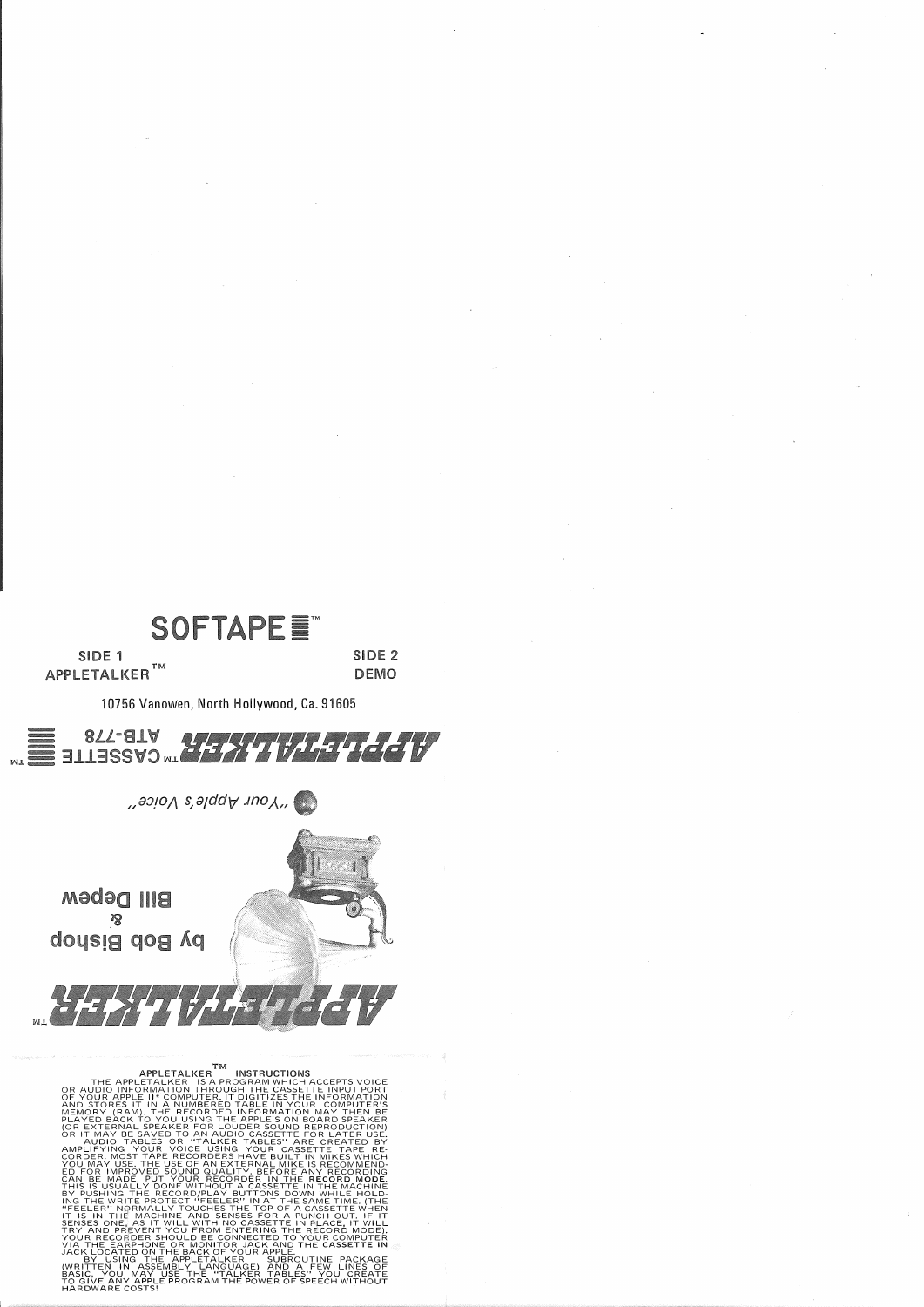

YOUR RECORDER SHOULD BE CONNECTED TO YOUR COMPUTER<br>VIA THE EARPHONE OR MONITOR JACK AND THE CASSETTE IN<br>JACK LOCATED ON THE BACK OF YOUR APPLE.<br>ACK LOCATED ON THE APPLETALKER<br>(WRITTEN IN ASSEMBLY LANGUAGE) AND A FEW LINES BASIC, YOU MAY USE THE "TALKER TABLES" YOU CREATE<br>TO GIVE ANY APPLE PROGRAM THE POWER OF SPEECH WITHOUT<br>HARDWARE COSTS!